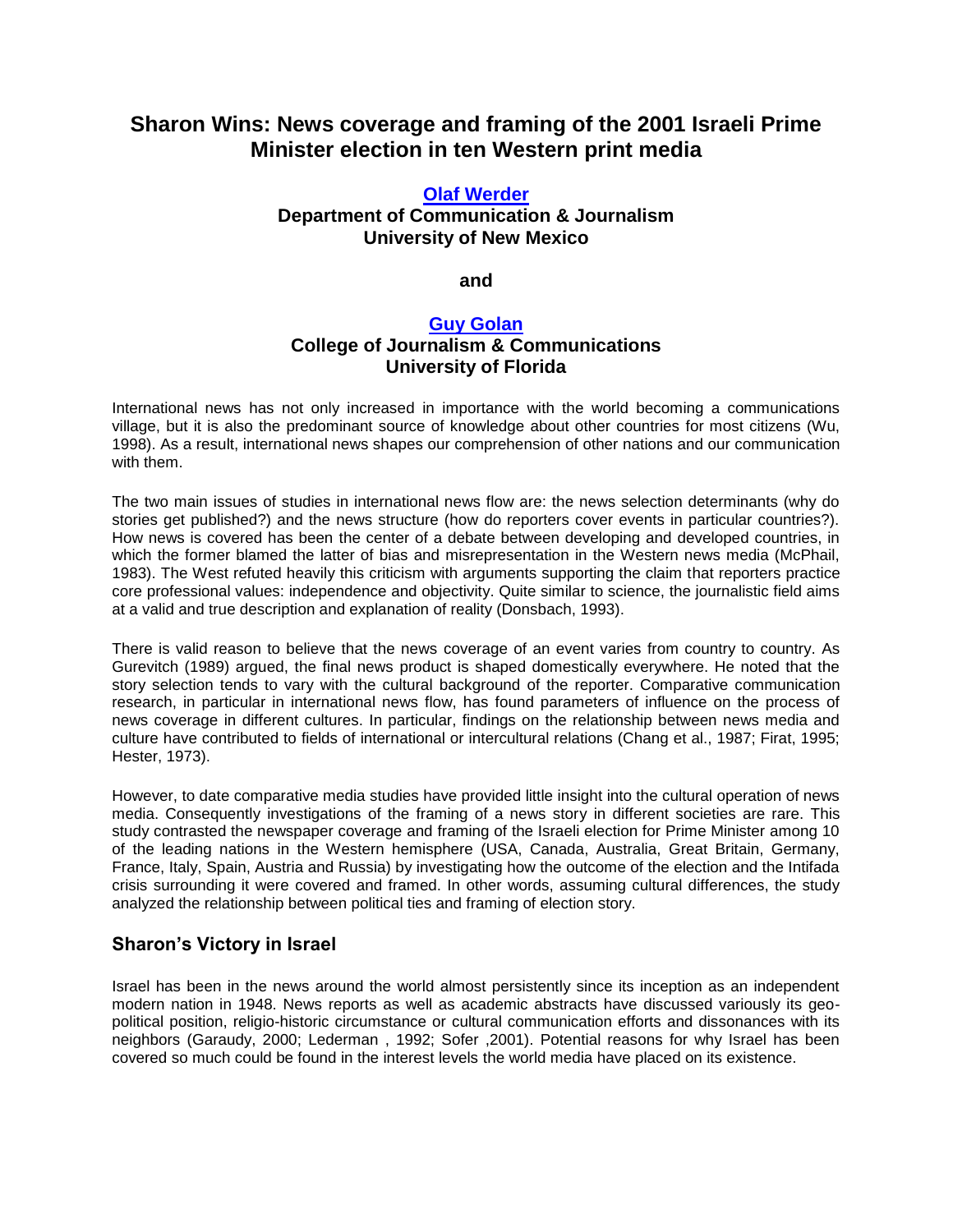The Israeli election for Prime Minister on February 6, 2001, was all but guaranteed to receive global coverage. The news leading up to Election Day seemed to point to a clear victory for Sharon, accompanied by growing concern over the political consequences of such an occasion.

Since one could be reasonably certain that this particular election would receive some coverage, the primary interest concentrated on how news coverage would vary between the major economically and politically leading nations in the West. The aim was to examine how each country's newsprint media covered and framed the election results and reactions in the region.

Since the audience learns about national and international events from the news media, the media do not just achieve a powerful role as a facilitating agent, but also as a shaper of meanings of social phenomena by ways of news framing. During the communication process the media will diffuse a set of common norms, values, and symbols among the population, delivered in the frame of a story, so that identification will be established (Rowe, 1998).

Tankard et al. (1991) define a media frame as "the central organizing idea for news content that supplies a context and suggests what the issue is through the use of selection, emphasis, exclusion and elaboration." Accepting frames as constructions of a culture's central belief system, the news media do not remain passive carriers of messages and stories; they determine what is important through selection, emphasis, and presentation. Following this logic, Gitlin (1980) argued, media frames are persistent patterns of cognition, interpretation, and presentation, of selection, emphasis and exclusion, by which symbol-handlers routinely organize discourse.

This notion does define a news frame in terms of ideological or value perspectives. By excluding, e.g., all the benefits that a foreign election might bring and emphasizing its detrimental effects on the home economy, the national press would effectively have framed the news story very differently from another country's, which might have highlighted the positives of the change and suppressed the negatives.

Moreover, framing analysis suggests that the ways by which messages are presented and perceived have something to do with the meanings that are assigned to those messages (McLeod & Detenber, 1999). Audiences, contended Nelson et al. (1997), actually rely on a version of reality that is a mixture of personal experiences, interaction with peers, and selections from mass media interpreted to fit the purpose. Therefore framing analysis provides instruments to examine how media help construct reality by focusing on the processes by which a story is emphasized or how ideas are used as representatives for cultural phenomena (Hong, 2001).

In this context, framing analysis attains a useful role in the examination of message presentation by the news media. This will help to investigate the larger context within which the messages of the Israeli election are presented. Along with the national context audiences in the individual countries bring to the story, it gives us clues about the way the election is portrayed to the domestic audience.

Finally, in line with previous research, it was speculated that political ties play an important role in the coverage of a foreign story. Yu and Luter (1964) argued, for instance, that coverage of a story is intensely tied to conflict. In addition Chang et al (1987) found that political climate within a nation and its region plays a role in the news selection process as well. Finally, Golan and Wanta (2001) in their study on U.S. coverage of worldwide elections argued that highlighting elections in countries that pose a threat to the U.S. drove the coverage. The inclusion of variables, measuring political ties, is assumed to play an important role in determining reasons for coverage of the foreign event.

### **Hypotheses**

Our research study compared the Election Day coverage in the major newspapers in 10 countries and the framing of the results of the Prime Minister election in Israel from February 6, 2001. Based on a country's relationship to Israel and cultural factors driving the national reporting style, possible differences in the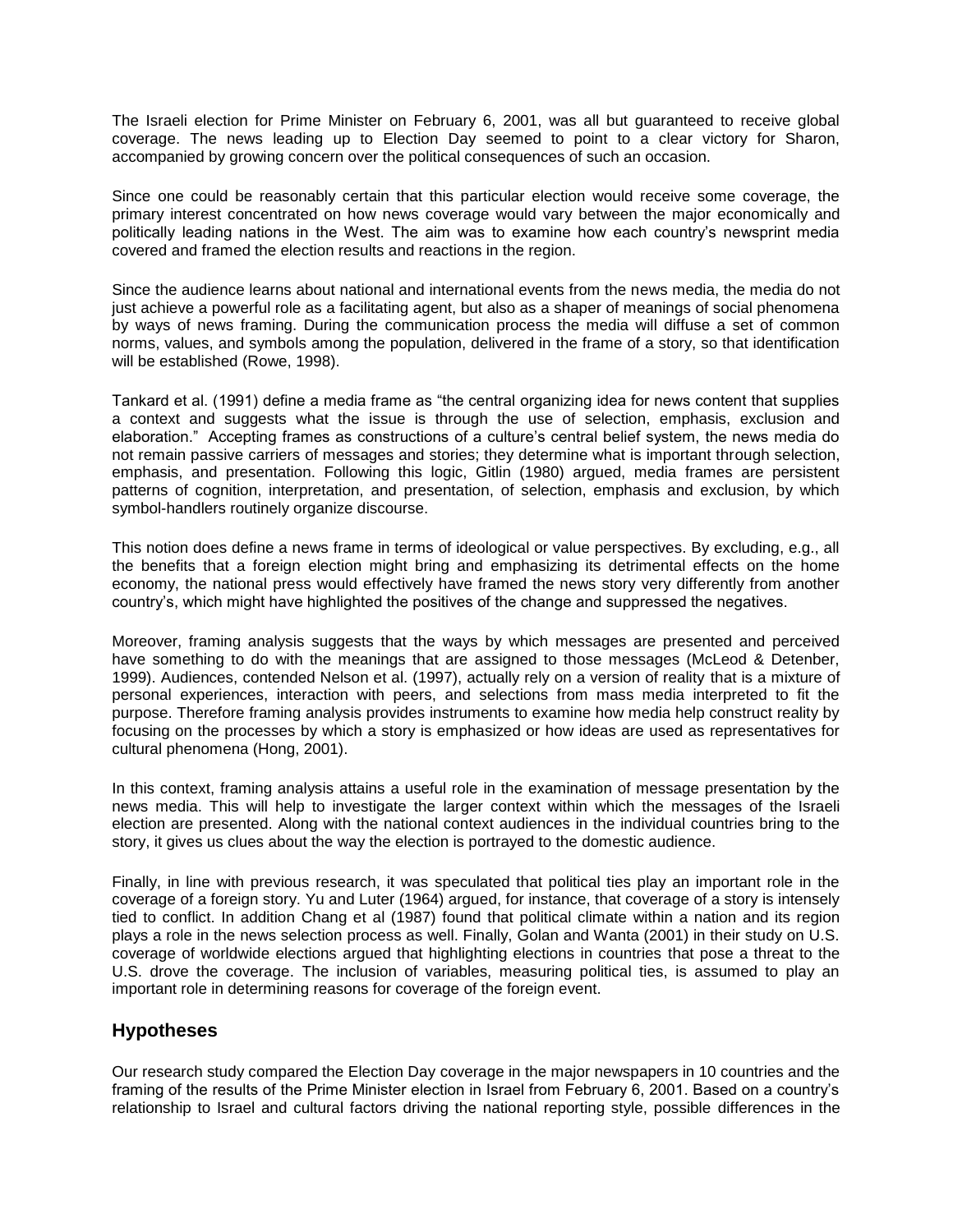coverage and framing were analyzed. Using a country "relationship" index – constructed over parameters used in previous international news flow research – as a platform, the study asked three exploratory research questions regarding the story angle, sources and bias. With results from these questions we then proposed two hypotheses as possible explanations for the previous findings. The three research questions are:

**RQ1:** What are the emphases of the story between the 10 countries?

**RQ2:** What sources – if any – are used by the papers to comment on the election in Israel?

**RQ3:** What attitudes or biases – if any – are displayed by the newspapers regarding the outcome of the election?

While these three research questions explored the differences of news coverage elements between different countries, the following hypotheses try to find possible answers for these differences. Based on a country's relationship to Israel, the outcome of the election will be regarded differently around the world. Countries that have close ties to Israel or call themselves a "friend" to Israel will have more favorable coverage of Israel than others. Those countries' print media will most likely explore more subtopics of the election and ask citizens about responses. We can also assume that they will be less negative about the circumstances surrounding this election. We propose the following hypothesis:

**H1a:** Countries with closer ties to Israel will be more positive and focused on Israel's domestic and party issues than countries that have weaker ties.

**H1b:** Countries with closer ties to Israel will use more individual source than countries that have weaker ties.

Presupposing a culturally determined writing style of a country's news organization (Cappella & Jamieson, 1997; Weaver et al., 1998), it was probed how the style reflected in the issue coverage, use of sources and bias. If it could be found that some countries predominantly apply an objective style (a largely opinion-free reporting styles) and that others subscribe largely to an evaluative style (a style that uses personal judgments by the reporter), we could gain an understanding of how different national ideologies or cultures might drive the story coverage. We speculate that news media in countries with an evaluative style do not just focus more on problematic topics. They will be also more negative overall, simply because the more negative aspects of an issue are covered, the more the media can make a case for their position. We propose the following hypothesis:

**H2a:** Countries with an evaluative style of news writing will be more critical in assessing the consequences of the election than countries that use an objective style.

**H2b:** Countries with an evaluative style of news writing will focus more on the candidates and the impending peace crisis than countries that use an objective style.

### **Sampling and Methodology**

The core concern of this study of newspaper coverage of the 2001 election was the immediate reaction of the world press to the announcement of the new Prime Minister of Israel. Consequently, the Election Day and the day thereafter, February 6 or 7, were chosen. A content analysis was used in order to analyze how international newspapers covered and framed the election results, as content analysis is the main instrument used in international news flow research (Kim & Barnett, 1996).

Leading newspapers from 10 industrialized nations in the Western hemisphere were coded for content coverage and framing. Newspapers from these nations are likely to influence how other newspapers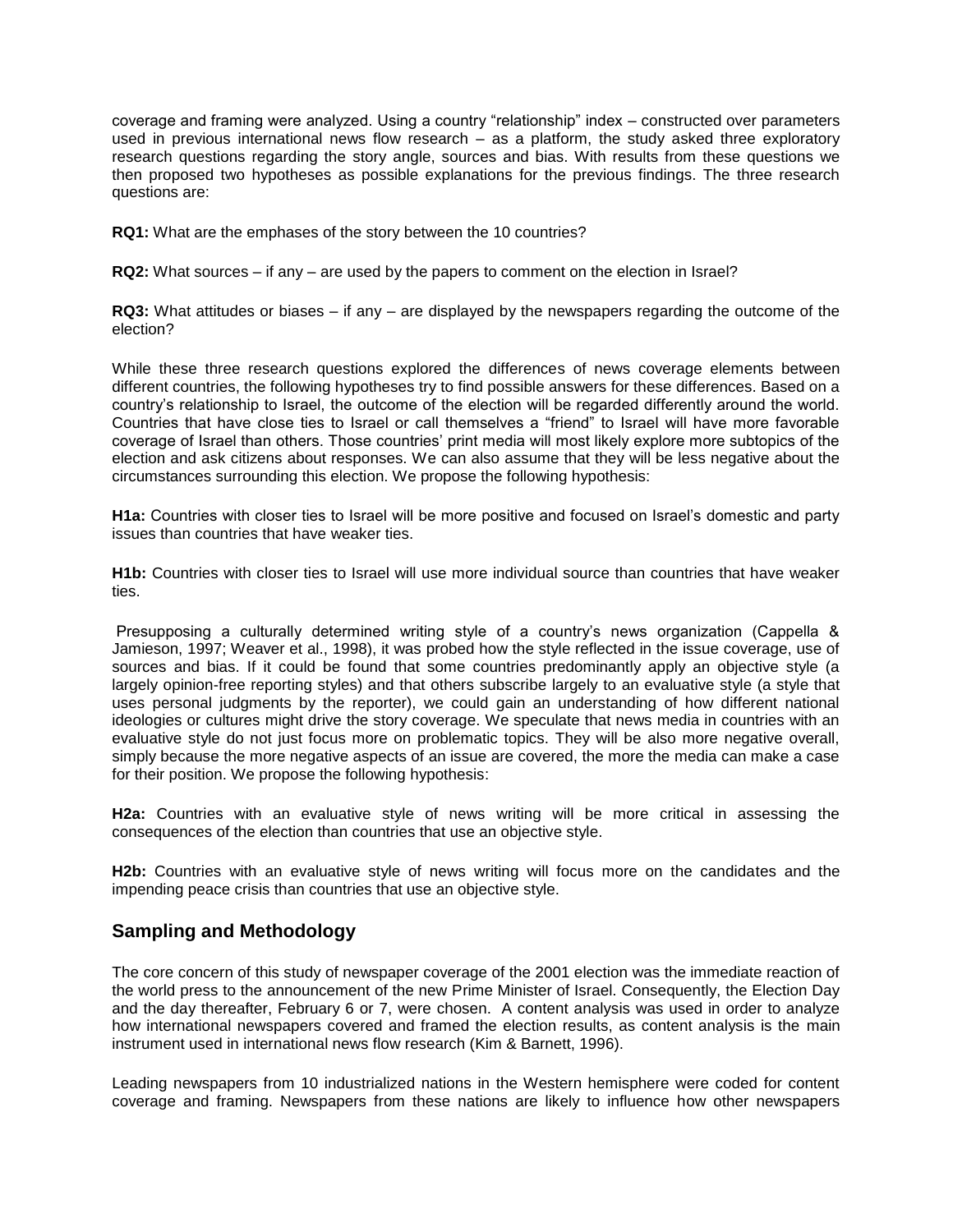around the world cover similar stories. As Chang (1998) found, western industrialized nations form a "core zone" of a world news system and act as filters through which other nations must pass.

To account for tone, use of sources, and writing style of the article, the paragraph was chosen as the unit of analysis. It was decided to look at "newspapers of record" and circulation-leaders only from either side of the political spectrum per country because of their elite and prestige status and the fact that other media use them as reference for story choice and presentation perspective (Subramony, 2000). The resulting 40 titles (about four per country) are not only usually used for public announcements, but with circulations above 300,000 per day, the papers lead their national news print media industry. Newspapers that were used included *Corriere della Serra, El Pais, Frankfurter Allgemeine Zeitung, Istvestya, Le Figaro, Le Monde, Pravda, Republicca, Sueddeutsche Zeitung, Sydney Morning News, The Independent, The New York Times, The Times of London, Toronto Star , Washington Post, and Wiener Kurier*. It furthermore appears that these papers are customarily used in academic research (Donsbach 1993; Subramony 2000;).

Borrowing from Straubhaar et al.'s study (1992) on the comparison of newscasts in different hemispheres of the world, content was coded into specific news element domains, generally classified as story emphasis, in order to address the hypotheses accurately. The following four content variables were selected for coding:

- (1) *Story Emphasis* Three categories were coded in order to assess the emphasis of the election story, i.e. what aspect did the newspapers in a country determine to be the most important element of the story (Appendix 1):
- a) **Israel's formal politics** parties, election facts
- b) **Social context** Arab reaction, street fights, Palestinians, Mid-East peace process
- c) **Personality profiles** Sharon/Barak personal sketch, history of the candidates
- (2) *Sources* quoted sources were identified and coded in their capacity or position as official or individual sources (Appendix 2).
- (3) *Biases toward story content* (Hong 2001) stories were coded into three categories according to the position that the paper took toward the election (Appendix 3):

 a) **Positive Frame** – this frame portrays positive aspects of the election and supports the new Prime Minister.

b) **Neutral Frame** – this frame includes coverage that is largely value-free.

 c) **Negative Frame** – this frame deals with negative aspects and criticism of the election and the winner, such as return of hard-line politics or grid-locked parliament..

- (4) *Writing style* Three categories were coded to represent ascending degrees of a journalist's style in his or her understanding of objective reporting (Appendix 4):
- a) **Objective** news reporting is unaffected by the journalist's own beliefs.
- b) **Skeptical** news reporting expresses both sides fairly, but it questions viewpoints equally.

 c) **Evaluative** – news reporting judges which side has better arguments, and it aims to uncover hidden truths.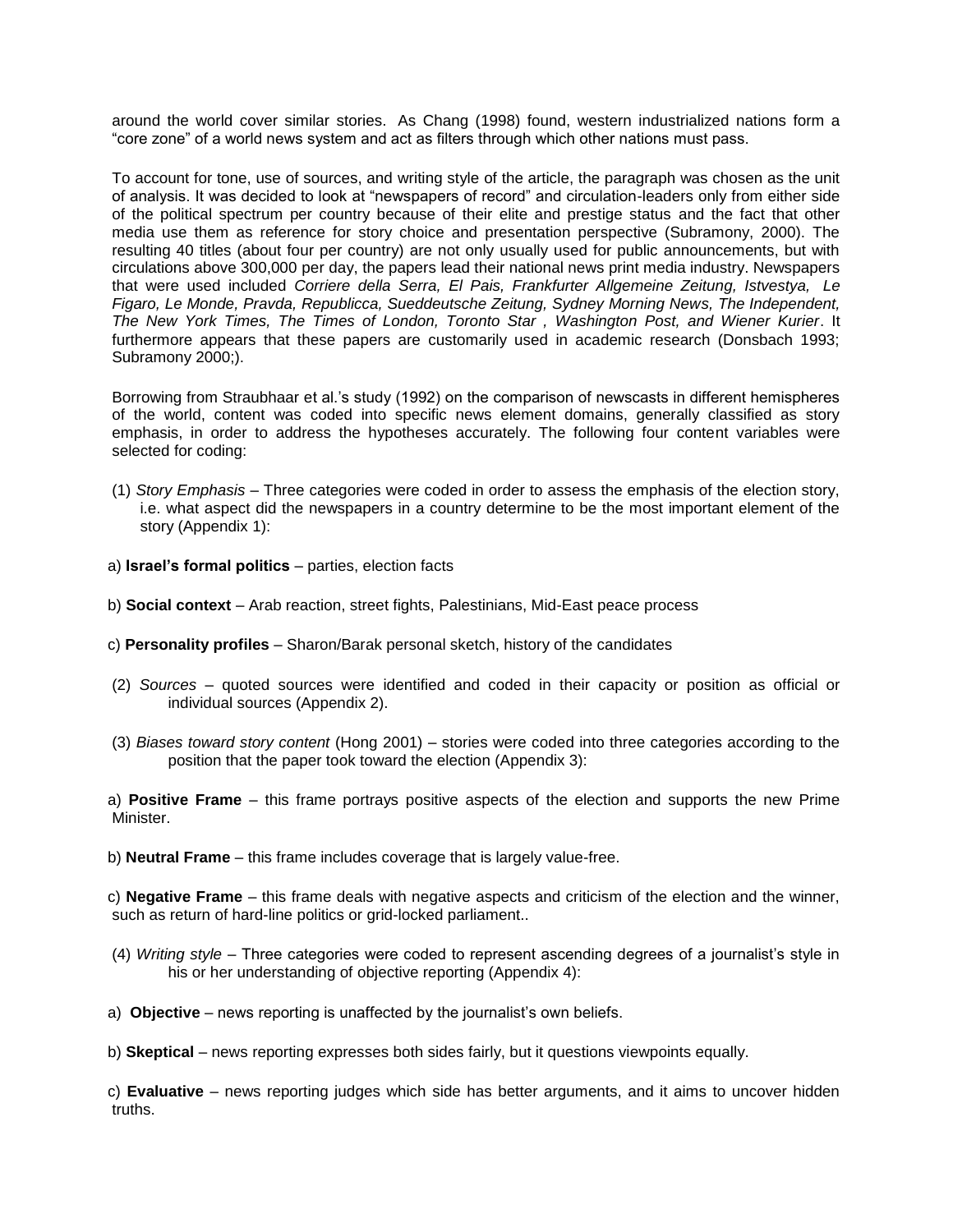In order to create a measure of the home country's relationship to Israel, we combined four relationship variables into a "strength-of-relations" index (based on findings in Chang et al., 1987; Wanta & Golan, 2001). This index includes the following variables:

*Home country's Imports and Exports with Israel*. International news flow research indicates that trade is a strong determinate of news coverage (Rosengren & Rickardsson, 1974). Nations that have strong trade ties with Israel would be more likely to be interested in the election results and their significance to the region. Naturally, trade is a strong indicator of strength or relations between nations. Nations that do not trade with one another are not as likely to have strong ties as nations who do trade amongst one another.

*Tourism.* Every year millions of individuals travel from one country to another. Tourism is another economic indicator that can be used to measure strength of relations between nations. Countries whose citizens often visit Israel are likely to have strong ties to Israel and to be interested in the events that take place there

*Geographic Proximity.* Nations with proximity to one another – measured as the distance between country capitals in miles – are more likely to care about events in the region than countries that are geographically distant. McLean and Pinna (1958) found that the further the physical distance between the viewer and source country, the less news coverage the county would receive.

Each variable ranged from strong to moderate to weak. The calculation of the index was measured by giving two points for each description of strong relations (e.g., heavy exports, heavy tourism), one point for each description of moderate involvement, and so on. As a result the higher the total value, the closer the ties to Israel are. The five items of the resulting relationship scales for the eleven countries (M=2.57, SD=0.58), ranging from zero to eight, had a Cronbach's alpha of 0.83. The resulting country values were collapsed into three indices: "weak relations" (values 0 through 2), "moderate relations" (values 3 through 5), and "strong relations" (values 6 through 8). This procedure helped to group countries and to simplify interpretations.

To be able to properly code the various languages of the newspaper articles, coding was performed by six coders, each fluent in at least one of the languages involved in the study. Coders were trained in practice sessions, and content indicators of each variable were discussed, to increase reliability of the coding frames. Foreign language text was also translated and back translated to check for loss of meaning. The intercoder reliability coefficient (Scott's pi) across the categories ranged from 0.72 to 0.89 with an acceptable average of 0.81.

## **Results**

The content analysis produced 43 stories with 567 paragraphs. Differences in the number of paragraphs per country stemmed from the different length of paragraphs in expressing a thought, which seems to be a result of the language.

As could be expected, the majority of issues circled around Israel's formal politics (election itself, party politics, coalition debate) with 44 percent and the social context in the Mid-East (Palestinian reaction, Jerusalem debate, peace process) with 39 percent Among the 10 countries Germany, Austria, Canada and Spain were focused particularly on the social context. The German *TAZ* wrote, "Sharon is not willing to make any concessions to the Palestinians, above all concerning the ruling over Jerusalem." The Canadian *Toronto Star* noted, "Those who yearn for the peace of Jerusalem must hope that this angry gesture doesn't provoke another."

Italy, Russia and the UK concentrated on Israel's formal politics. The British *Independent* remarked, "In a victory speech, Mr. Sharon called for the creation of as wide a "unity government" as possible."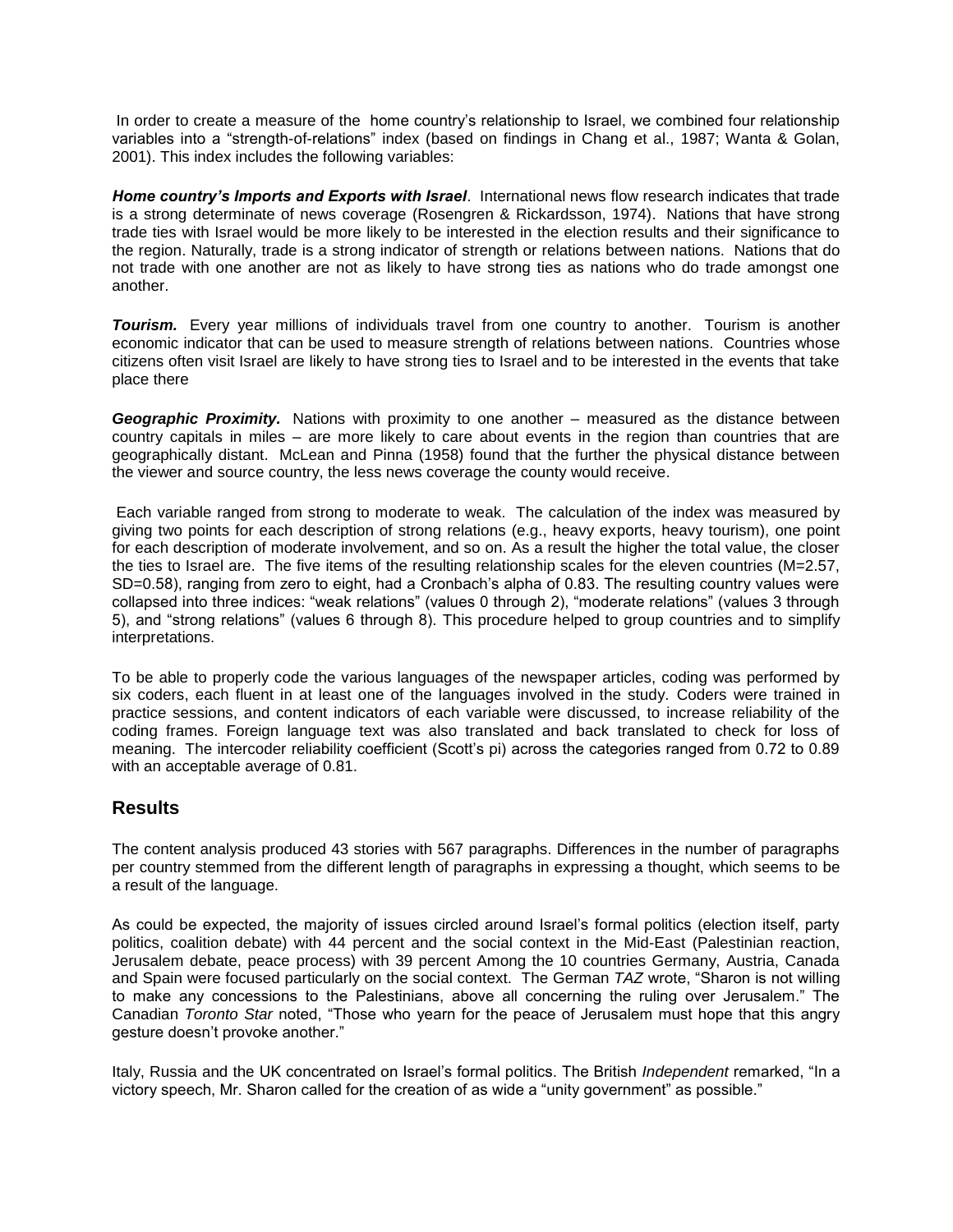The U.S. and Australia spent over-proportional attention to profiling the personality of the two candidates, a trait displayed in the domestic elections in those countries as well. *The New York Times* exclaimed, "Ariel Sharon, a burly 72-year-old hawk, who heads a newly reinvigorated right wing, rode a national anxiety to an overwhelming victory on Tuesday as Israel's fifth Prime Minister in more than five years." Overall, as an answer to the first exploratory research question, emphases of the election tend to differ between the 10 countries (Chi-Square=54.49, p<.001). It is speculated at this point that the nature of the differences can be traced back to political ties between the newspaper's country and Israel.

| Country            | <b>Israel</b> | <b>PoliticsMid East</b> | <b>CrisisProfiles</b> | <b>Total</b> |
|--------------------|---------------|-------------------------|-----------------------|--------------|
| (Relations, Style) | %             | %                       | %                     | N            |
| Australia (w,s)    | 39            | 37                      | 24                    | 76           |
| Austria (m, o)     | 38            | 59                      | 3                     | 34           |
| Canada (w, o)      | 36            | 56                      |                       | 94           |
| France (m, s)      | 48            | 41                      | 11                    | 30           |
| Germany (m, o)     | 42            | 58                      |                       | 25           |
| Italy $(m,e)$      | 78            | 16                      | 6                     | 20           |
| Russia (m, s)      | 57            | 33                      | 10                    | 21           |
| Spain (m, o)       | 43            | 71                      | 18                    | 35           |
| UK(s, e)           | 52            | 29                      | 19                    | 65           |
| $U.S.$ $(s,s)$     | 43            | 31                      | 26                    | 167          |
| <b>Total N</b>     | 248           | 221                     | 98                    | 567          |
| %                  | 44            | 39                      | 17                    | 100          |

|  |  |  | Table 1: Subtopic of story emphasis of the election coverage per country |  |  |
|--|--|--|--------------------------------------------------------------------------|--|--|
|--|--|--|--------------------------------------------------------------------------|--|--|

#### **Chi-Square** =  $54.49$ ,  $p < .001$ , df =  $18$

Letters in parentheses after the countries indicate their relationship to Israel (w=weak, m=moderate, s=strong) and their writing style (o=objective, s=skeptical, e=evaluative))

| Country                                 | <b>Official SourcePrivate SourceTotalSourced Paragraphs</b> |           |     |            |  |
|-----------------------------------------|-------------------------------------------------------------|-----------|-----|------------|--|
| (Relation, style)%                      |                                                             | %         | N   | % of total |  |
| Australia (w,s) 85                      |                                                             | 15        | 13  | 17         |  |
| Austria (m, o)                          | 88                                                          | 12        | 17  | 50         |  |
| Canada (w, o)                           | 95                                                          | 5         | 19  | 20         |  |
| France (m, s)                           | 100                                                         |           | 8   | 28         |  |
| Germany (m, o)100                       |                                                             | --        | 11  | 46         |  |
| Italy $(m,e)$                           | 67                                                          | 33        | 3   | 17         |  |
| Russia (m, s)                           | 88                                                          | 12        | 8   | 38         |  |
| Spain (m, o)                            | 100                                                         | 3         | 3   | 9          |  |
| UK $(s, e)$                             | 92                                                          | 8         | 12  | 19         |  |
| $U.S.$ $(s,s)$                          | 28                                                          | 72        | 46  | 27         |  |
| <b>Total N</b>                          | 99                                                          | 41        | 140 |            |  |
| %                                       | 71                                                          | 29        | 100 | -25        |  |
| $Chi\cdot S$ quare – 61.83 n $\geq$ 001 |                                                             | $AF - 18$ |     |            |  |

#### **Table 2: Percentage of news sources used per country**

**Chi-Square =** 61.83, p < .001, df = 18

The use of sources in the article, as Table 2 indicates, seemed to be significantly different as well (Chi-Square=61.83, p<.001). It appeared that while countries overall quoted sources in only one-fourth of their paragraphs, the U.S. stood out as the one country that with 72 percent of total sources used predominantly individual (academics, political consultants, citizens) rather than official (Israel or other country's government members) sources. For instance, the *Washington Post* and *Los Angeles Times*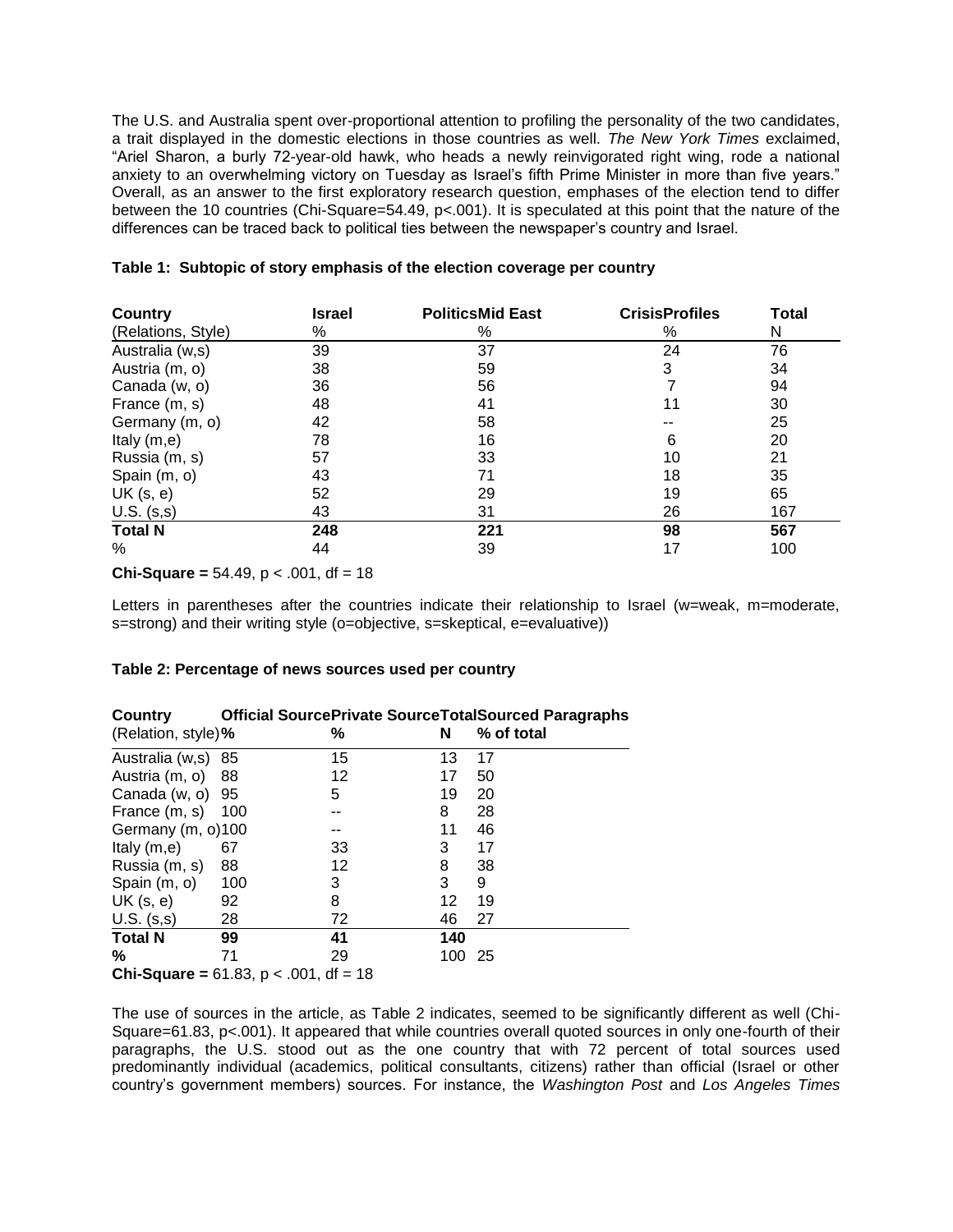used Israeli citizens as commentators of the election results. "We need a strong hand, otherwise it is the Arab's nature to exploit our weaknesses," said Hila Barabash, a 25-year-old secretary (*Washington Post*).

Conversely, French and German reporters relied entirely on official sources. The French *Le Figaro* quoted exclusively government officials such as the Palestinian information minister Yasser Abbed Rebbo and Israeli legislator Yossi Beilin. Interestingly enough, newspapers in Germany, Austria and Russia – countries known for bureaucratic hierarchies and fact-driven neutral media organizations – had the highest percentage (38-50 percent) of source use.

The results in Table 3 show that countries varied in their position toward the story. Canada and the U.S. were the countries with the most positive feedback (10-15 percent of frame set) of the new Prime Minister. However, the fact that this election took place in the shadow of a third Intifada uprising has elicited predominantly concerned opinions. However, there were significant differences between the countries as far as their journalistic neutrality was concerned. While the newspapers in Canada (24 percent), Australia (33 percent), the U.S. (26 percent), and Spain (46 percent) were the most neutral, the ones in Russia (76 percent), the UK (77 percent), Italy (83 percent), and in particular France (90 percent) – a country friendly to Arabic countries – were the most critical and opposed. The French *Le Monde* stated, "Even worse, the outcomes lead to a government more right-wing than the country has ever seen. The 22 ultraorthodox deputies are now in a position to impose religious legislation."

| Country           | <b>Positive</b> | <b>Neutral</b> | <b>Negative</b> | Total |
|-------------------|-----------------|----------------|-----------------|-------|
| (Relation, style) | %               | %              | %               | N     |
| Australia (w,s)   |                 | 33             | 66              | 76    |
| Austria (m, o)    | 6               | 18             | 76              | 34    |
| Canada (w, o)     | 15              | 24             | 61              | 94    |
| France (m, s)     |                 | 3              | 90              | 30    |
| Germany (m, o)    | 12              | 17             | 71              | 25    |
| Italy $(m,e)$     | 6               | 11             | 83              | 20    |
| Russia (m, s)     | 10              | 14             | 76              | 21    |
| Spain (m, o)      | 11              | 46             | 43              | 35    |
| UK(s, e)          | 5               | 18             | 77              | 65    |
| $U.S.$ $(s,s)$    | 13              | 26             | 61              | 167   |
| <b>Total N</b>    | 53              | 138            | 376             | 567   |
| %                 | 9               | 24             | 66              | 100   |

#### **Table 3: Bias in framing the election story per country**

**Chi-Square =** 40.96,  $p = .002$ , df = 18

Letters in parentheses after the countries indicate their relationship to Israel (w=weak, m=moderate, s=strong) and their writing style (o=objective, s=skeptical, e=evaluative))

Hypothesis 1a was not supported. It had proposed that a more positive and focused view of Israel's domestic and party issues could be traced back to a country's relationship with Israel. It was argued that a relationship index that was primarily based on geographic proximity and economic ties would have some effect on the news media's depth and kind of coverage. The story itself (the election) did not contain conflict elements (those could potentially arise as a result of armed conflict with the PLO). It can be argued that this index primarily represents cultural affiliation to Israel. The results in Table 4 show that relationships to Israel do correlate weakly and positive with story emphasis and weakly and negative with bias. It appears that papers in countries with weaker ties to Israel (Spain, Canada) concentrated slightly more on the social context of the election, in other words, the situation in the Mid-East region. Papers in countries with closer ties (UK, U.S.) did focus slightly more on formal politics in Israel and aimed to profile the candidates to their audiences. Hypothesis 1b was partially supported, the index explained the class of sources (p< .01) fairly well with the exception of the UK, which contradicts the hypothesis. Countries with stronger ties (U.S., Italy) seem to be slightly more willing to quote non-official sources than those with weaker ties (France).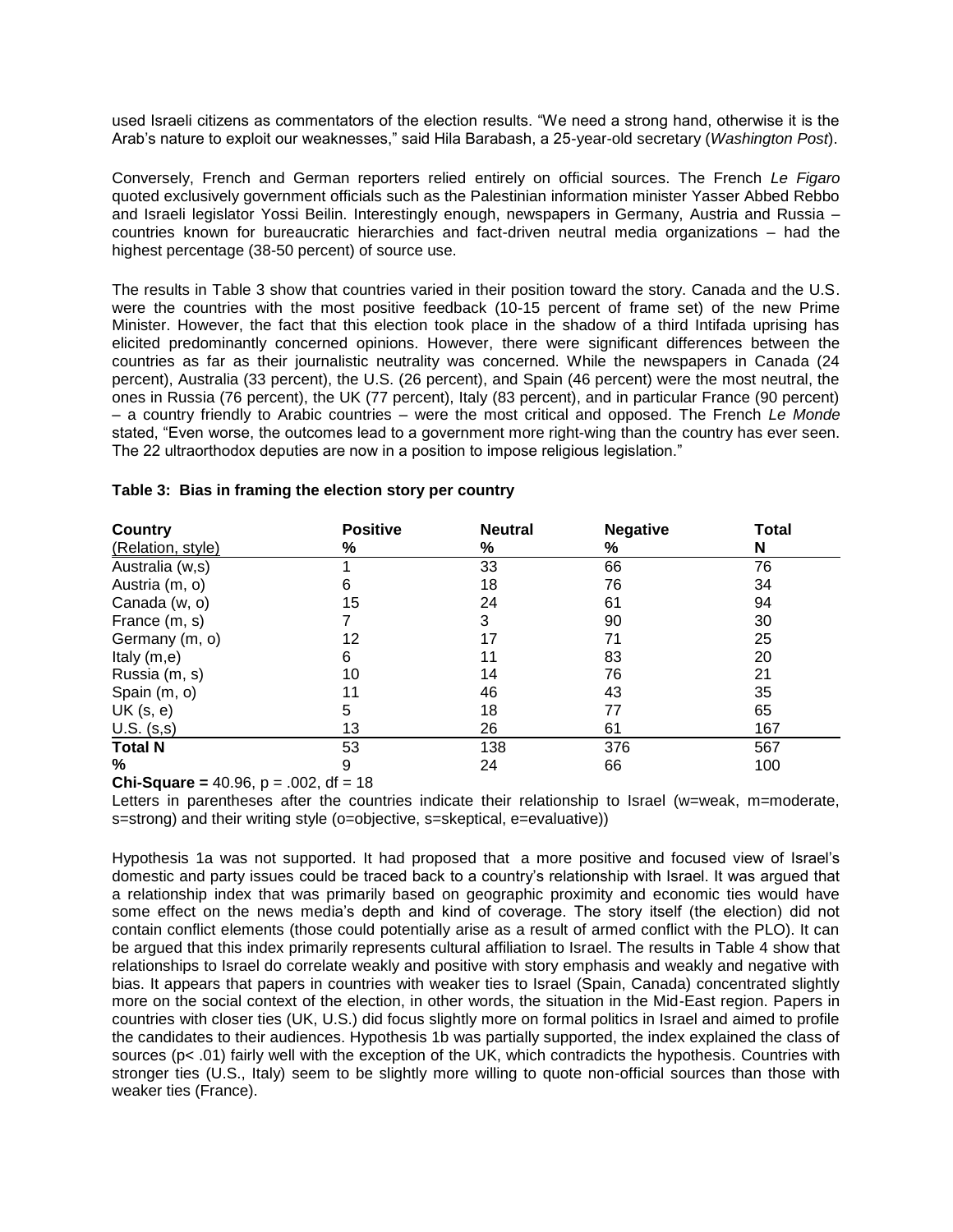Hypothesis 2a was supported. It had stipulated a greater bias (positive or negative) by newspapers applying an evaluative writing style. Analysis of writing style differences is based on the assumption that cultures that normally hold different work ethics and values would be vastly different in the way they comment on issues. It is assumed that print journalists as members of a national group are as influenced by their dominant culture as any other member of this nation (Fowler 1991; Ryan 1999; Yaple 1989) and will behave accordingly. As a result press values are born out of historical traditions and positions, and writing styles should not vary much between papers of the same country.

On face value, it seems likely from theory that commentaries would concentrate on those issues regarding the election that resonate with their values. As Table 4 shows, writing styles correlated significantly with the bias frame ( $p<01$ ). Papers practicing an evaluative style (U.S., France) seemed to hold a greater bias toward the story than papers applying an objective style (Germany, Austria). It was also speculated that variations in the writing style would illustrate each country's expectation about what kind of information should be delivered by the publications. Table 4 shows that this hypothesis was not supported. Writing styles did not correlate significantly with topic choice.

| <b>Dimensions</b>       | <b>Relationship</b> | Writing-<br><b>Style</b> | Topic     | <b>Source</b> | <b>Bias</b> |
|-------------------------|---------------------|--------------------------|-----------|---------------|-------------|
| Relationship            | 1.000               |                          |           |               |             |
| Writing<br><b>Style</b> | .072                | 1.000                    |           |               |             |
| <b>Topic</b>            | .009                | .076                     | 1.000     |               |             |
| <b>Source</b>           | .368**              | $-0.005$                 | $-.301**$ | 1.000         |             |
| <b>Bias</b>             | $-.050$             | .203**                   | .151**    | -.020         | 1.000       |

#### **Table 4: Correlation between dimensions of election story coverage.**

Results calculated using Pearson Correlation Coefficients.

**\*\*** Correlation is significant at the .01 level (2-tailed)

### **Conclusions and Discussions**

 $\mathbf{I}$ 

The purpose of this study was to examine the factors that make an international story newsworthy for a country through the lens of writing style indicators and political ties. It was predicted that story bias and emphasis would vary as a function of national writing styles and its interplay with relationship determinants.

Perhaps the most interesting finding in this study concerned the differences in story emphases, source use and bias between countries that largely belong to a homogeneous group, in terms of economic power, political orientation and cultural advancement. In particular the findings for print media in the U.S. (and to some extent the UK) suggest opposing perspectives compared to other countries. This could probably be attributed to the longstanding friendly relationships between the U.S. and Israel.

Furthermore, it appears that papers in countries that expect its press to report very objectively on events, focus on factual topics (the state of the peace talks) and remain neutral in the framing (bias) of the story.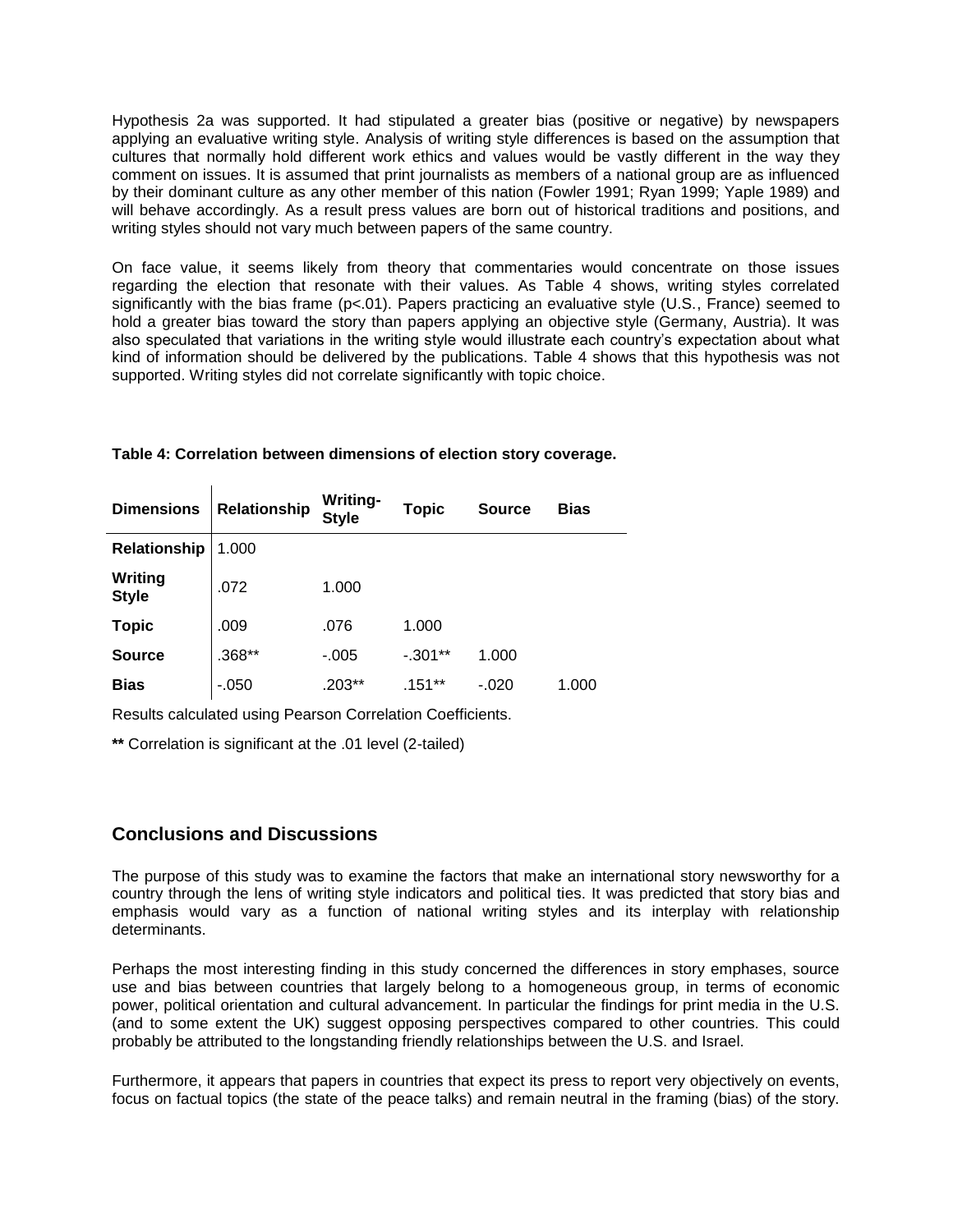Donsbach (1993) found in his study on objectivity in journalism in different countries that journalists – while adhering to a universal code of professionalism –apply a "more culture- or country-specific professional value system." It is a fitting assumption that journalists, being citizens of a particular country, learn and foster a set of frames that reflect larger national values. It follows that we ought to consider these elements to understand differences in news story reporting and writing style.

Second, it appears reasonable to assume that close ties of a nation to another have an effect on the media's handling of the news event occurring in the other country. The findings point again to one of the crucial questions within international news flow research: the question of what triggers interest in a foreign news event. While we only dealt with a single story, the country that was chosen (Israel) and the context in which this particular election story took place (growing Israel-Palestine conflict) demonstrated fairly well that national print media did not judge a story impartially, but fed off a national predisposition toward that country. The longstanding, friendly relationships Israel enjoys with the U.S. reflected in the story coverage of the U.S. newspapers. Likewise, a more pro-Arab position of France (Nouschi, 1994) is echoed in the more critical discourse of Sharon's victory in the French press. These data moderately suggest that the news media are something of a recycling tool for the opinions of domestic political elites.

This research looked at only one story for major industrialized countries in a specific timeframe. There are fundamental geographical, historical, and linguistic reasons for the Pro-Israel or Pro-Arab talk in the various papers. It may be fashioned by a basic feeling of closeness or separateness with regard to events in the Mid-East or, more specific, Israel. This could demonstrate a reasonable influence of the "Sharon" story content on the media's position at this particular time in modern history. As one might not be able to find similar circumstances for other stories, it constitutes a limitation to the range and depth of the international scope of the analysis.

Although it was hoped that the immediacy of the story to the election would lead to interesting findings void of lengthy deliberation of the results, an examination of only two day's worth of coverage might not be sufficient to answer all the questions of interest. Furthermore, content analysis is one of the most common methods of inquiry in communication studies, but it generally is rather descriptive, and might not be the most appropriate method for the discovery of reasons for the use of certain frames and writing styles. It is possible that those reasons – and the ones mentioned before – might have contributed to some of the weaknesses and contradictions in the findings.

It is agreed that the explanation of storytelling variances with a relationship index and writing style arguments presupposes the validity of those two factors. By and large, the direction of today's international media research lies in finding the "true" factors, as everybody agrees on the differences in news reporting between nations' media organizations. The factors used in this study have been constructed from previous empirical research (Donsbach, 1993; Fowler, 1991; Wu, 1999), increasing their face validity.

It would be beneficial if future research would shed light onto the cultural identity origins of media reporting styles in different countries or subcultures of the same country. In addition, with the specific position of newsprint in the mass media landscape in mind, future research should incorporate potential inter-media differences. Can these findings extend to television, magazines, or interactive media?

This study attempted to suggest how the existence of discernible differences in the news coverage between national print media can be traced back to the interplay of writing styles of reporters and the influence of alliances of host and newsmaker country. Addressing the framing of international news and a more in-depth look at the potential explanatory power of socio-cultural aspects for the different frames in international news flow deserves further attention.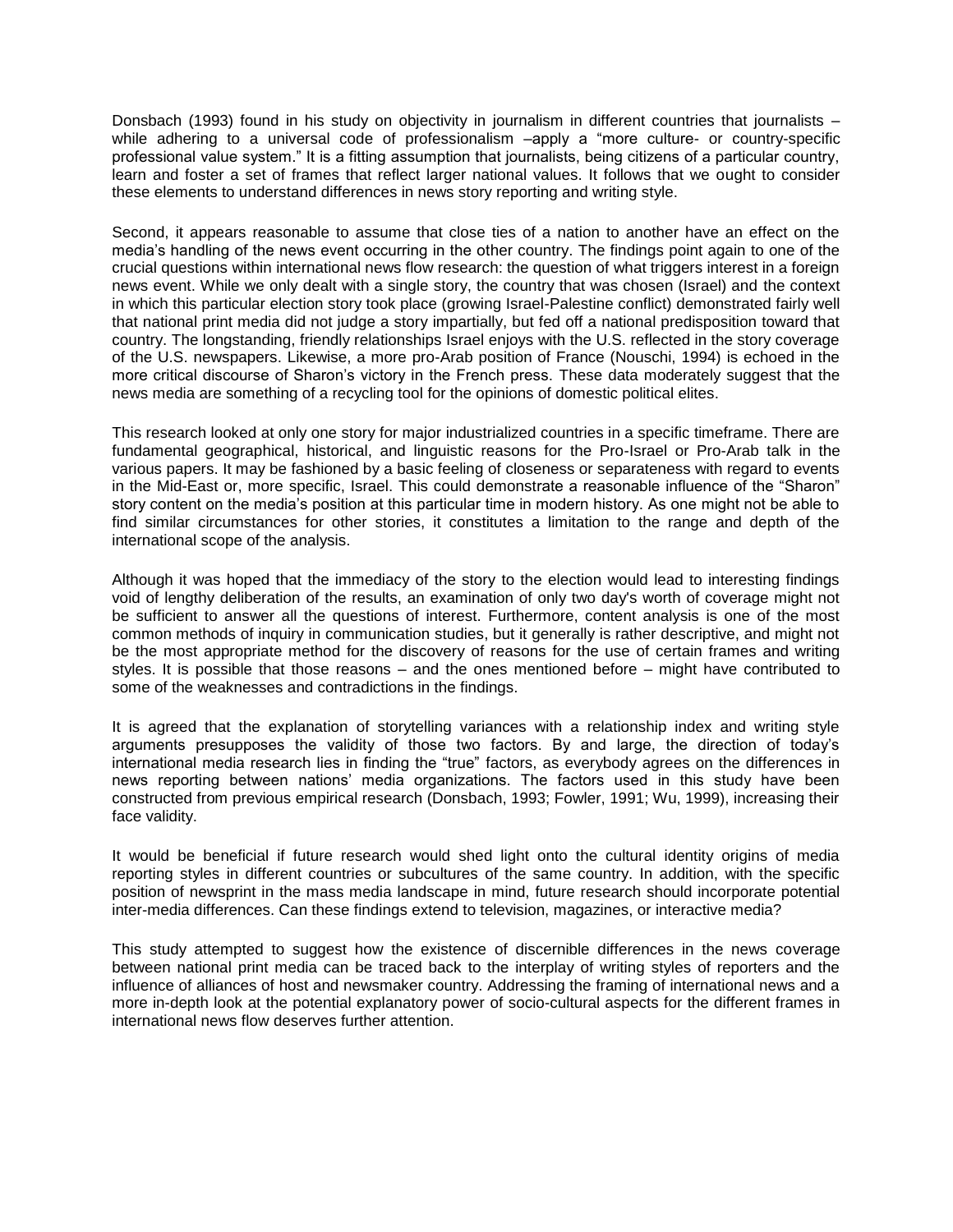## **APPENDIX 1**

#### **Examples of the different emphases in news stories**

(1) **Israel's domestic politics**: concentrates exclusively on domestic affairs, party coalition issues, and election facts and data.

Facing Arab hostility and an unsettled domestic political scene, Sharon pledged repeatedly to form a broad governing alliance in partnership with the Labor Party."

Sharon must first woo support from within Israel's fragmented political spectrum, however, in an effort to build a coalition and ensure the survival of his government beyond a mere few months."

(2) **Peace process**: focuses on the Mid-East situation and the fallout of the election for the ongoing struggle between Israel and the Palestinians.

The quest for peace in the Middle East entered uncertain terrain in the wake of Israel's election that handed power to the hawkish Ariel Sharon in a landslide."

Palestinian president Yasser Arafat declared his willingness to negotiate even with Ariel Sharon to achieve a 'peace of the courageous'."

**(3) Candidate assessment:** discusses the character and history of the two candidates for Prime Minister.

"Even in the volatile world of Israeli politics, Barak's rise and fall have been vertiginous. A former army chief of staff and the most decorated soldier in Israel's history, Barak took office in 1999 after a landslide victory over Likud incumbent Binyamin Netanyahu."

"With a reputation for recklessly ignoring his superiors' orders, Sharon fought in all of Israel's wars and directed Israel's disastrous invasion of Lebanon. He was known for heroic exploits, such as crossing the Suez Canal to gain a decisive advantage in the 1973 Yom Kippur War, and for egregious excesses, such as the 1953 raid on a West Bank village in which 69 civilians were killed."

### **APPENDIX 2**

#### **Examples of the different source citations in news stories**

(1) **Official**: quoted sources are members of country governments or other public entities, such as cities, districts, and so on.

Nabil Shaath, the chief Palestinian negotiator, said: "Israel finally has to negotiate with us, not with itself. Today Israel was negotiating with itself in the election."

(2) **Individual**: quoted sources are private individuals, ranging from everyday citizens to academics and business leaders.

"Will he make peace?" Nahum Barnea, a columnist, wrote today of Mr. Sharon. "Let's see him first make a government."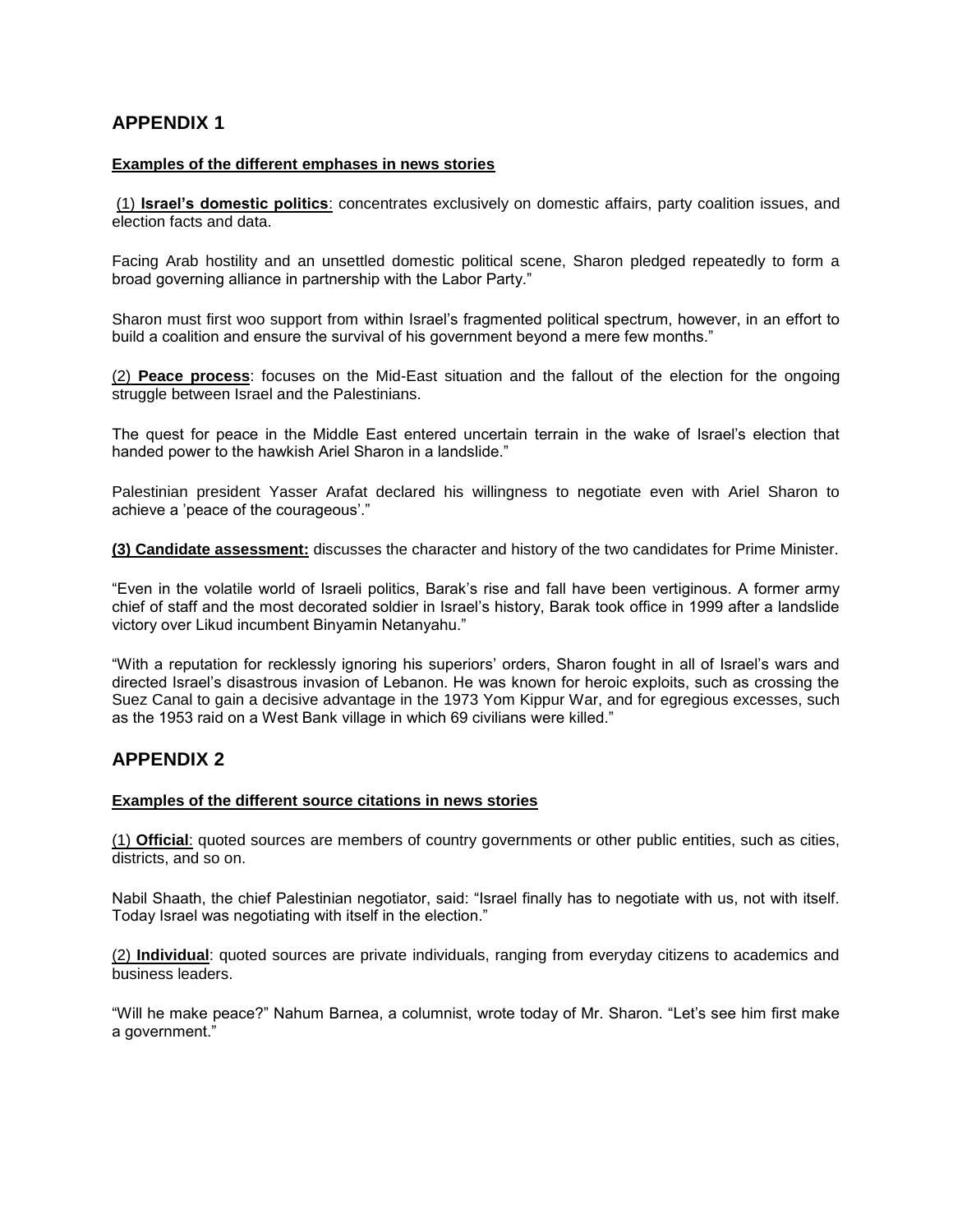## **APPENDIX 3**

#### **Examples of the different attitudes in news stories**

(1) **Positive**: reports favorably about the election and support the new government.

"For Sharon, who has called for a government of national unity, the road ahead is not easy, but he is determined to go it."

(2) **Neutral**: delivers the facts without taking side about the outcome and the future.

"Sharon defeated Prime Minister Ehud Barak by a walloping 62 to 38 percent of the votes, with 90 percent of the polling stations counted. The margin is unprecedented in Israeli electoral history, as was the low voter turnout."

**(3) Negative:** criticizes the result or speculate negatively about future events.

"Ariel Sharon, the ironfisted warrior-turned-politician whose name is associated with some of the bloodiest chapters of Israeli history, was elected Prime Minister in a crushing landslide Tuesday with a promise to drastically change the way Israel pursues peace."

### **APPENDIX 4**

### **Examples of the different writing styles in news stories**

(1) **Total objectivity**: implies a presentation of the news that is entirely unaffected by the journalist's own political beliefs and concentrates on hard facts and data.

"Only 26 percent of the Israeli public favors Barak's political achievements so far, according to a poll at the end of last month. The number opposing his leniency with the Palestinians has risen to 58 percent, its highest level since July last year."

"The latest poll results indicate a landslide victory for Sharon. In response violence has already broken out in the predominantly Arab populated West Bank region."

(2) **Fair skepticism**: does still contain the notion of fairness by expressing fairly the position of each side in a political dispute, but goes beyond by questioning the contending viewpoints by equal standards.

"The Shas Party will go back into government with Likud, but yesterday's vote was too close for comfort, and certainly too close for real confidence that Sharon can govern without Barak's Labor Party."

The subdued reaction of Yasser Arafat to the results is diplomatic. After all, the PLO has not forgotten Sharon's past.

**(3) Value judgment**: implies that the journalist should evaluate which side has the better arguments in a dispute, and insert subjective statements, making this a form of advocacy journalism. It also contains the assumption of an objective reality that the journalist has to dig out behind official assertions.

"Sharon's victory will most certainly throw the already fragile peace negotiations into a tailspin. If he acts on all his campaign promises, the world will see a second Palestinian uprising."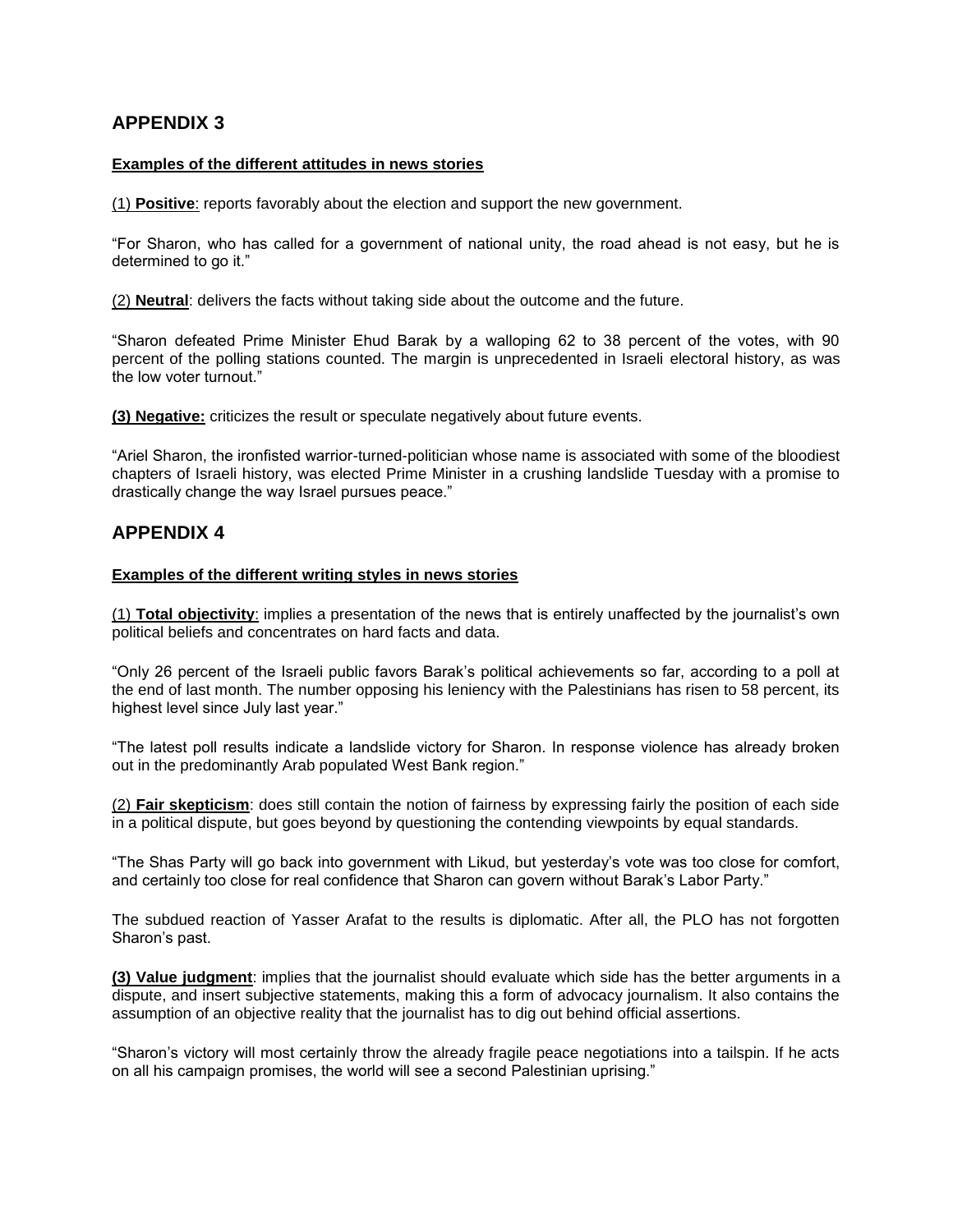"It is obvious now that the Israeli population did not or could not see the accomplishments of Ehud Barak in bringing peace to the Middle East. His latest domestic missteps regarding the Jerusalem question seemed to have been the nail that shut his political coffin."

### **References**

Cappella, J. & Jamieson, K. (1997). *Spiral of Cynicism: The Press and the Public Good*. New York: Oxford University Press.

Chang, T.K. (1998). All Countries Not Created Equal To Be News: World System and International Communication. *Communication Research, 25*, 5, 528-566.

Chang, T.K., Shoemaker, P. and Brendlinger, N. (1987). Determinants of International News Coverage in the US Media. *Communication Research, 14*, 4, 396-414.

Cohen, B. (1963). *The Press and Foreign Policy*. New Jersey: Princeton Univ. Press.

Donsbach, W. & Klett, B. (1993). Subjective objectivity. How journalists in four countries define a key term of their profession. *Gazette, 51*, 1, 53-83.

Firat, A. (1995). Consumer Culture or Culture Consumed? In J.A. Costa & G. Barmossy (Eds.), *Marketing in a Multicultural World*, (p. 26-67). Thousand Oaks, CA: Sage.

Fowler, R. (1991). *Language in the News – Discourse and Ideology in the Press*. New York: Routledge.

Gandy, O. (1982). *Beyond Agenda Setting: Information Subsidies and Public Policy*. Norwood, NJ: Ablex Publishing.

Garaudy, R. (2000). *The founding myths of modern Israel*. California, Institute for Historical Review.

Gitlin, T. (1980). *The whole world is watching: mass media in the making & unmaking of the New Left*. Berkeley: Univ. of California Press.

Graber, D. (1988). *Processing the news: How people tame the information tide (2nd Ed.)*. New York: Longman.

Gudykunst, W. & Ting-Toomey, S. (1988). *Culture and Interpersonal Communication*. Newbury Park, CA: Sage.

Gurevitch, M. (1989). Comparative research on television news: problems and challenges. *The American Behavioral Scientist, 33*, 2, 221-229.

Hong, J. (2001). *A comparative analysis of U.S. and Korean national TV news: News coverage and framing of the third World Trade Organization (WTO) Ministerial Conference in Seattle*. Paper, presented at the annual meeting of the International Communication Association, Washington, D.C, May 14-19.

Kim, K. & Barnett, G. (1996). The determinants of international news flow: A network analysis, *Communication Research 23*, 6, 323-345

Kluver, A. (1997). Political Identity and the National Myth. In A. Gonzales & D. Tanno (Eds.), *Politics, Communication, and Culture*, (p. 48-75). Thousand Oaks, CA: Sage.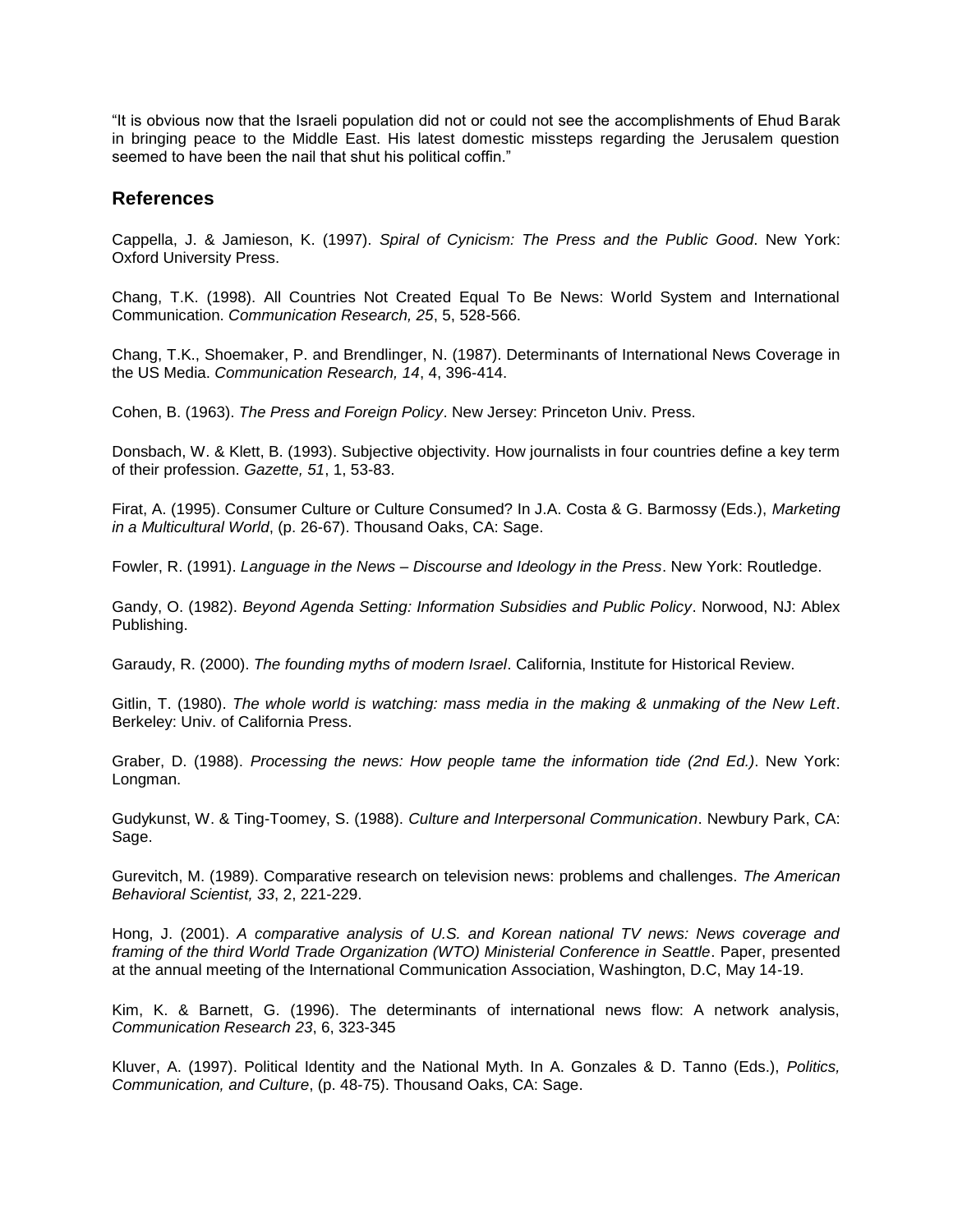Lederman, J. (1992). *Battle lines: the American media and the Intifada*. New York: Holt.

Lull, J. (1995). *Media, Communication, Culture*. Cambridge: Polity Press.

MacLean, M. & Pinna, L. (1958). Distance and News Interest: Scarperia, Italy. *Journalism Quarterly, 63*, 36-48.

McLeod, D. & Detenber, B. (1999). Framing effects of television news coverage of social protest. *Journal of Communication, 49,* 2, 3-23.

McPhail, T. (1983). *Electronic Colonialism*. Beverly Hills, CA: Sage.

Nouschi, A. (1994). *La France et le monde arabe: depuis 1962, mythes et réalités d'une ambition*. Paris: Vuibert.

Pan, Z. & Kosicki, J. (1993). Framing analysis: An approach to news discourse. *Political Communication, 10*, 55-75.

Rosengren K. & Rickardsson, G. (1974). Middle East News in Sweden, *Gazette 20*, 3, 99-116

Rowe, D. et al (1998). Come Together: Sport, Nationalism, and the Media Image. In L. Wenner (Ed.), *MediaSport*, (p. 119-133). London: Routledge.

Ryan, J. & Wentworth, W. (1999). *Media and Society – The Production of Culture in the Mass Media*. Needham Heights, MA: Allyn & Bacon.

Straubhaar, J., et al. (1992). What makes News: Western, Socialist, and Third-World Television Newscasts Compared in Eight Countries. In F. Korzenny (Ed.), *Mass Media Effects across Cultures*, (p. 55-66). Newbury Park, CA: Sage.

Subramony, D. (2000): *Communicative Distance and Media Stereotyping in an International Context*. Paper presented at the annual meeting of the Association for Educators in Journalism and Mass Communication, Phoenix, AZ, August 5-11.

Tankard, J. et al (1991). *Media Frames: Approaches to Conceptualization and Measurement*. Paper presented at the annual meeting of the Association for Educators in Journalism and Mass Communication, Boston, August 11-16.

Tuchman, Gaye (1978). *Making News: A Study in the Construction of Reality*. New York: Free Press.

Wanta, W. & Golan, G. (2001). Coverage of International Elections in the U.S.: A Path Analysis Model of International News Flow. Paper presented at the annual meeting of the Association for Educators in Journalism and Mass Communication, Washington, DC, August 9-13.

Weaver, D. (Ed.) et al. (1998). *The Global Journalist: News people around the world*. Cresskill, NJ: Hampton Press.

Wu, H. (1999). Investigating the Determinants of International News Flow. *Gazette, 60,* 6, 493-512.

Yaple, P. & Korzenny, F. (1989). Electronic Mass Media Effects across Cultures. In M. Asante and W. Gudykunst (Eds.), *Handbook of International and Intercultural Communication*, (p. 295-317). Newbury Park, CA: Sage.